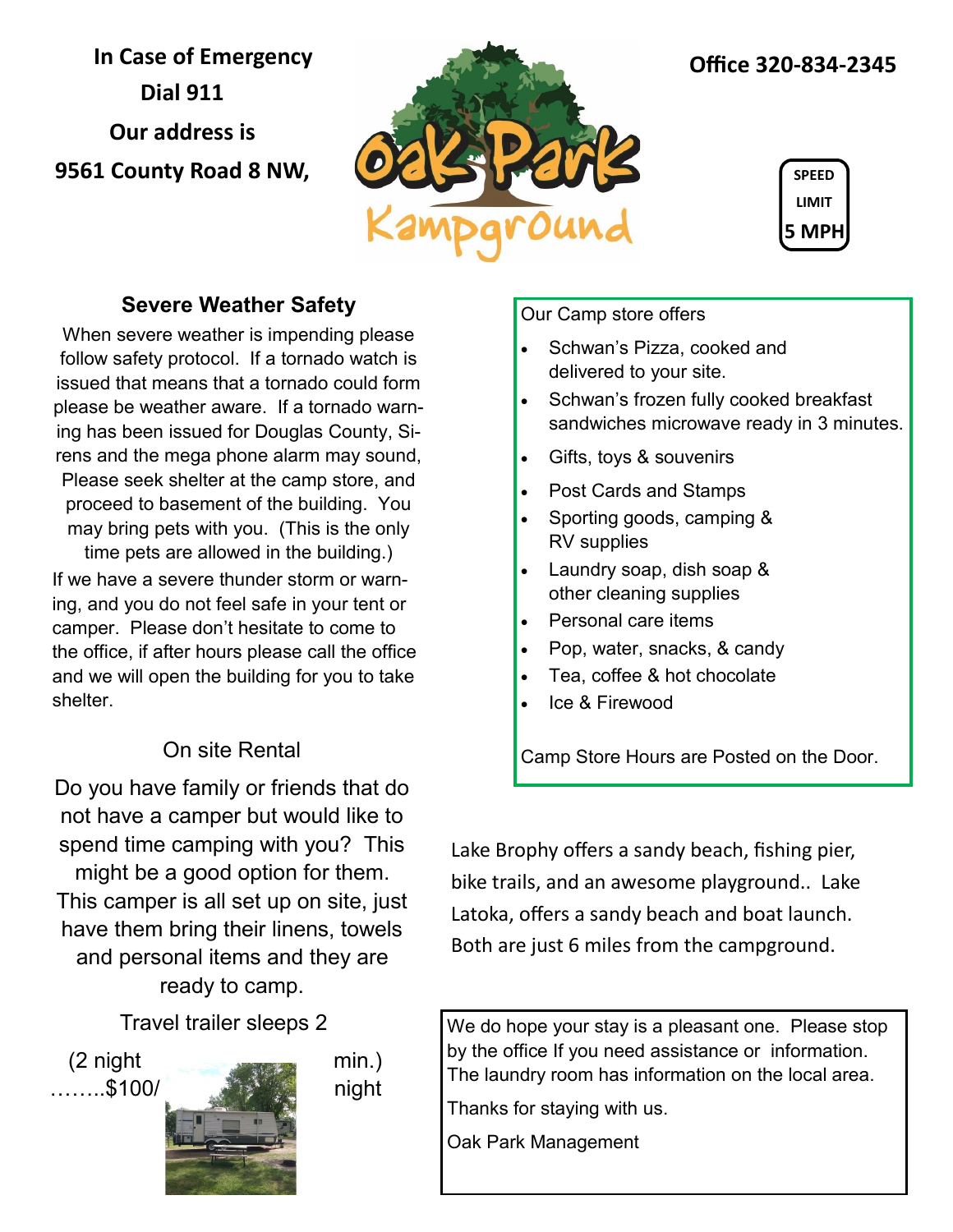### *Rules for Everyone's safety and Enjoyment*

Please understand that we do our best to provide a family friendly campground . Please discuss these guidelines with all members of your family and any visitors. Thanks!

- **REGESTRATION is for 2 adults & 2 children, in ONE camping unit with ONE vehicle.**
- **CHECK IN TIME:** Anytime after 1 pm and before 9 pm.
- **CHECK OUT** TIME**: 12:00 pm** Early arrival or late check out may be arranged with the office for a fee if site is available.
- **SPEED LIMIT: 5 MPH strictly enforced.**
- **Our guests may have visitors between 8am and 9:30pm** A fee is charged per person. Visitors must park in front parking area and register with the office. **Limit of 8 guests per site.** Unregistered guests will be asked to leave.
- **Parking passes must be displayed at all times. Please park camper and 1 vehicle on the gravel pad only**, **2nd vehicle should park in overflow.** Any vehicle over 2 pre site, will be charged a daily fee of \$3 and must park in front overflow parking.
- **All campers must go on the pad, in the direction shown on the map**.
- **QUIET HOURS are from 10 pm to 7 am and are strictly enforced. All outdoor lights, radios & TVs must be turned off during quiet hours** and **voices should be at a whisper**. Please be respectful at all times.
- Parents are responsible tor the safety and behavior of their children. **Playground is closed Dusk** until 7 am. Children under 18 must return to their campsite by 9:30 pm.
- Alcoholic beverages permitted at campsite only, and consumed **in moderation.** No non-prescription drugs allowed on property. Abuse of alcohol or drugs will be cause for immediate eviction without refund..
- **PROFANITY:** Please refrain from using profanity while in the park.
- The use of firearms, bows and arrows, slingshots, sparklers or fireworks of any type are not allowed.
- **ATV'S, GOLF CARTS, CHILDRENS MOTORIZED VEHICLES are not allowed, unless approved by management.**
- **Please do not walk through other guests sites or** neighboring properties.
- No wading or swimming in pond.
- **WASHING/MAINTENANCE:** of Vehicles or Trailers is not permitted.
- **No CLOTHESLINES/HAMMOKS/DOG TIES attached to trees.**
- **Kiddie Pools/Hot Tubs/Screen rooms w/floors: are not allowed. MATS/RUGS are not allowed on the grass.**
- **No outside Firewood allowed** unless MN certified.
- **CAMPFIRES** must be kept low and in fires rings, where they are on the site. Please do not put trash in pits or cut or damage trees.
- **TENTS** are permitted only on tent sites. A child's pup tent may be allowed if preapproved before setting up.
- **BICYCLES:** on roads only, never on grass or in other sites. Must obey **5 MPH speed limit**. **No bike riding after dusk.** Due to gravel roads we do not allow skateboards or scooters.
- **DRONES**: Please leave them at home, as they may not be used in the



**POOL HAS NO LIFEGUARD ON DUTY SWIM AT** 

**OWN RISK.** Food and drink are allowed on the pool deck but not in the pool. NO GLASS CON-TAINERS. **No one can be in the pool alone. Children** who are accomplished swimmers **OVER the age of 14** may enter the pool, all other children must be accompanied and supervised by an adult (someone 18 or over) at all times at the pool. Additional pool rules posted at the pool must be



**Dumpster:** located by the dump station, and is for regular trash generated from using your kitchen or bathroom while camping.



#### **Boats & Fish Cleaning**

We have a table set up by the big chair for fish cleaning. **Do not throw fish in dumpster. Boats must park in overflow parking. If you need to charge boats or equipment please make arrangements** 



**Pets** are allowed, however if they show any signs of aggression they will need to leave the campground. They must be on a **hand held 6' or less leash** and under control at all times. They poop, you scoop. Please be sure to read and abide by our **People Owner Courtesies** and get a treat for them at the office.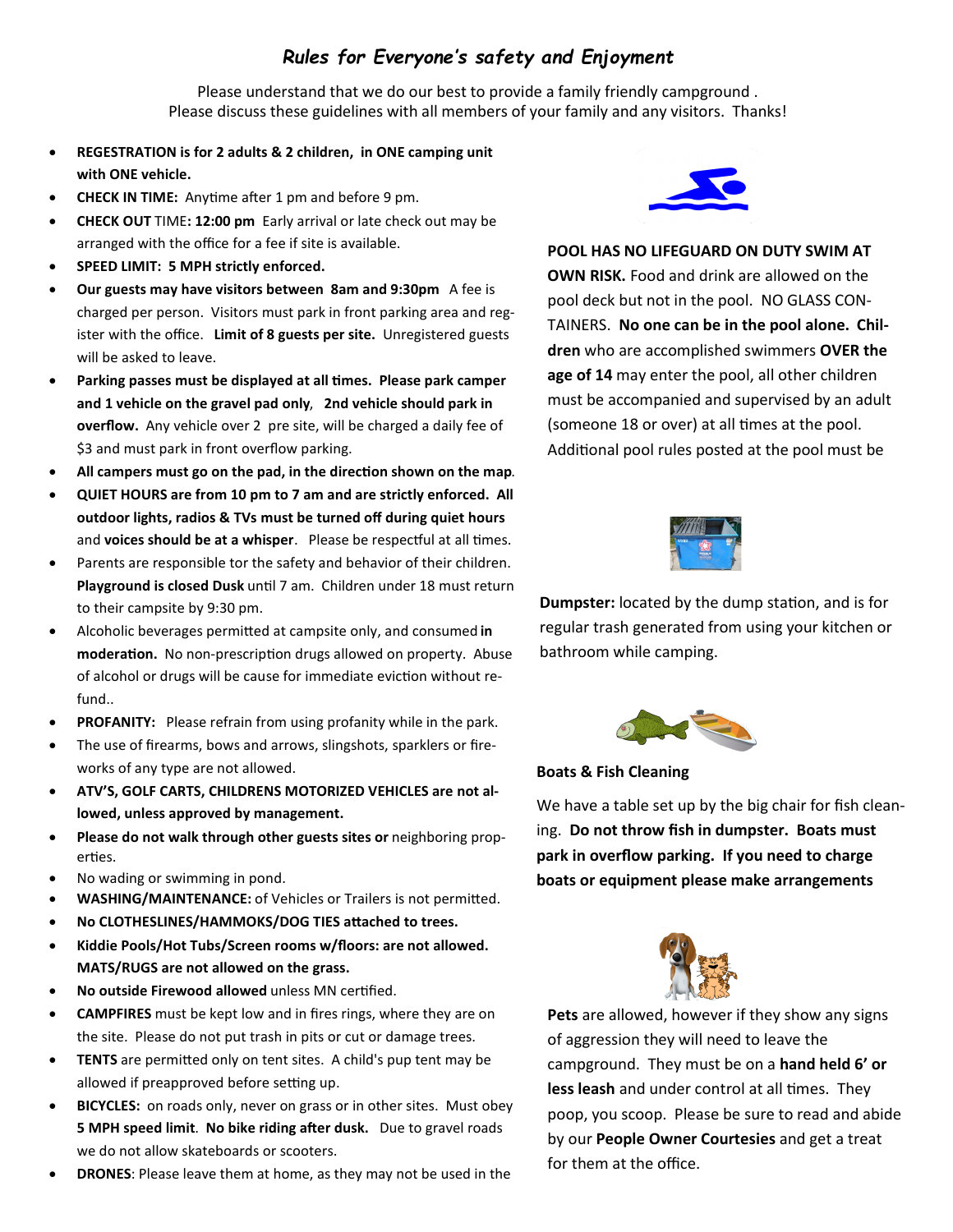## Our Amenities



**Restrooms and showers** are located at the east end of the main building and are closed daily for cleaning. Porta Potty is available by pool. Young Children should always be supervised in the restrooms.



**Laundry:** We have 2 washers (\$2.00/ load) & 2 dryers (\$2.50/load). We sell laundry soap, dryer sheets and quarters in the



**Playground** is open from 7am until



**Pool** is open from 10 am until Dusk.



**Yard Games:** we have bean bag toss, bocci ball , yard Yahtzee, connect four and checkers available for families to use by the playground. Check out the necessary equipment from the camp store.



Paddle boats can be signed out by an adult (18 or older) in the office between 9am & 7pm. All riders must wear life jackets and children must be at least 10 yrs. old to be on the boat without an adult.



## Recreation and Theme Weekends



Each weekend we offer activities for all ages, such as scavenger hunts, KAMPO, tie dye, ceramic painting, group games, wagon ride and crafts. We do activities 3 times a day on Saturday. We try to offer free activities along with the ones that have a fee. If the activity has a fee it will have (\$) next to it on the activity board. We also have some self guided scavenger hunts available in the camp store, pic up the clues complete the hunt and then turn the paper in for a prize. Children under 6 must be accompanied by an adult while participating in the rec activities. Download CampersApp to see what is happening and get reminders before an activity starts. We will offer some activities during the week, as staffing allows.



We have learned that in 2023 they will be doing road construction on county road 8 in front of the campground. We predict that county road 8 will be down to gravel for at least part of the summer. Therefor, we are taking reservations for the 2023 season at time of checkout this year, to find out how many folks are willing to come off exit 90 in Brandon and travel 1/4 mile on gravel from the bridge to our driveway.

IWe are considering making more of our sites seasonal or monthly for the 2023 season. If you are interested in doing a seasonal or monthly site next summer please visit the office for more information.

# Things to do In the Alexandria Area

If you are new to our area and are looking for some fun suggestions of things to do, we have brochures in the office and laundry room. Some of our favorites are the local wineries, distillery and breweries. Casey's amusement center, a picture with Big Ole is a must. The Boat and Runestone Museums. The area offers some great hiking and biking with the rail trail and Kensington and Brophy parks. Walk to the top of Inspiration Peak and enjoy a great view of our county. The farmers market is Tuesday morning, Thursday afternoons and Saturday mornings. Thursday evenings enjoy music on the courthouse lawn. Whatever it is you are looking for we can help you find it.

There are several great restaurants in the area for breakfast, lunch or dinner.